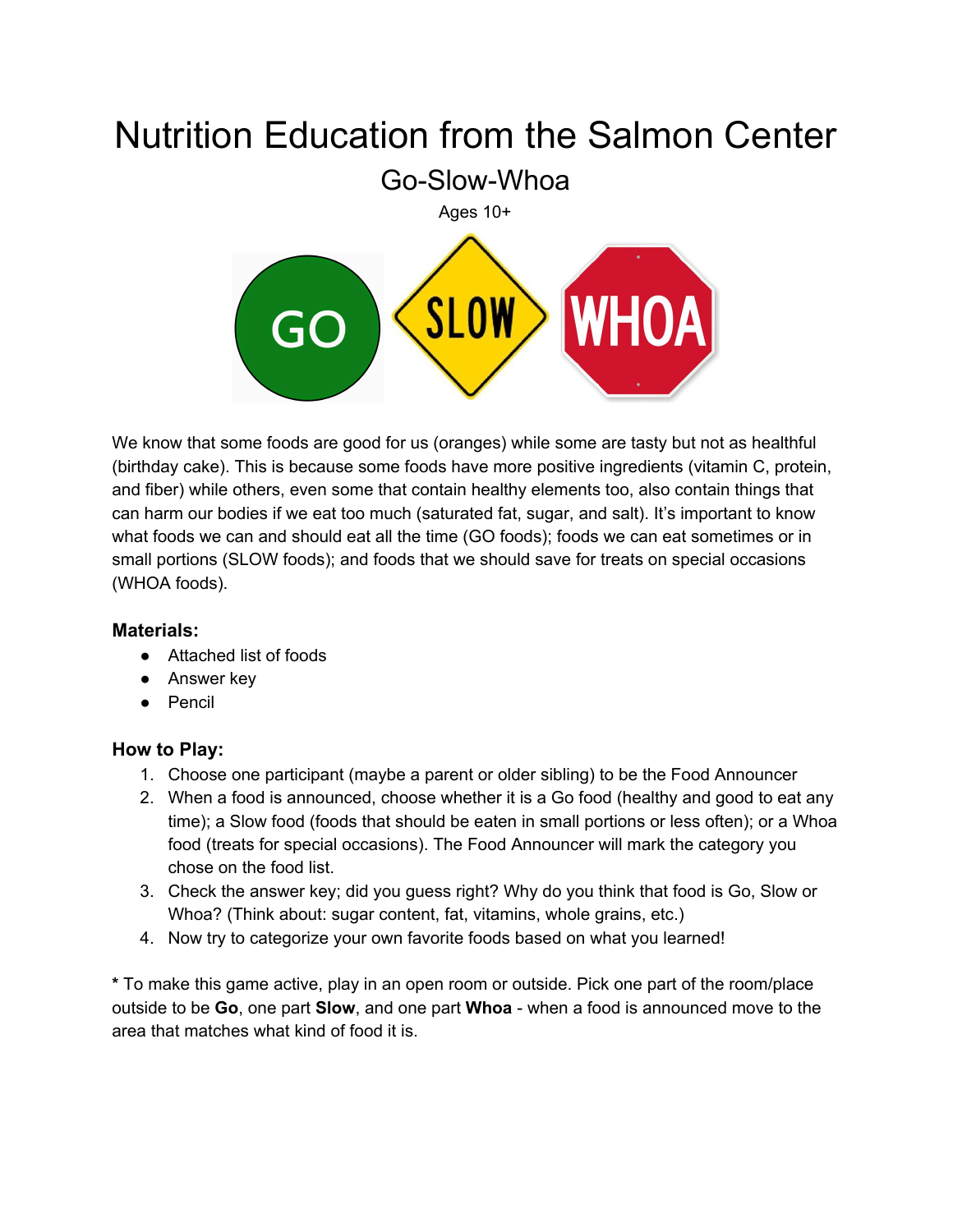## Food List

Apple Juice Donut Canned Tuna Cream Cheese Whole Grain Bread Whole Milk Baked Chips Frozen Blueberries Ice Cream Granola Oatmeal (without sugar) Apples Peaches canned in syrup Avocado **Carrots** Bacon Beans Sour Cream Oil and Vinegar Dressing Peanut Butter French Fries Corn Tortillas